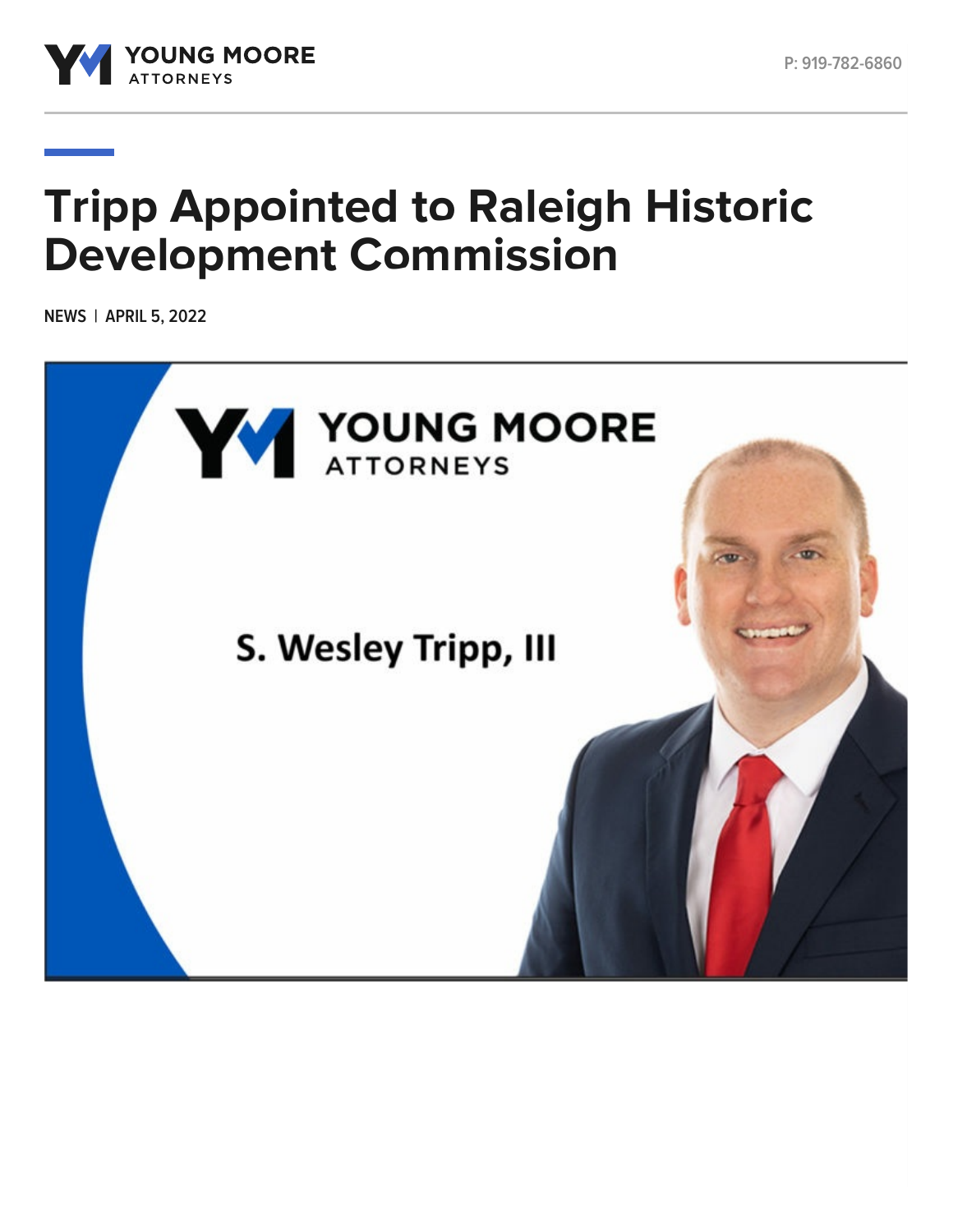The Raleigh City Council has appointed Young Moore attorney,S. [Wesley](https://www.youngmoorelaw.com/people/attorneys/samuel-w-wes-tripp-iii/) Tripp, III, a [Commissioner](https://rhdc.org/) of theRaleigh Historic Development Commission, a non-profit corporation whose mission is to identify, preserve, protect, and promote Raleigh's historic resources.

Wes focuses his practice on estate and fiduciary litigation as well as occupational licensing boards and administrative law. He also participates as a pro bono attorney in the North Carolina Guardian ad Litem Program, where he advocates for abused and neglected children in cases that have been appealed to North Carolina's appellate courts.

### **About Young Moore and Henderson, P.A.**

Young Moore and Henderson, P.A. is a civil law firm in Raleigh, North Carolina representing clients in a variety of litigation and transactional matters. Firm attorneys have extensive experience in the following areas: commercial litigation, construction, insurance, trucking & transportation, retail & hospitality, health care, workers' compensation, business law & litigation, real estate, administrative law, and estate planning.

### Related links:

S. [Wesley](https://www.youngmoorelaw.com/people/attorneys/samuel-w-wes-tripp-iii/) Tripp, III